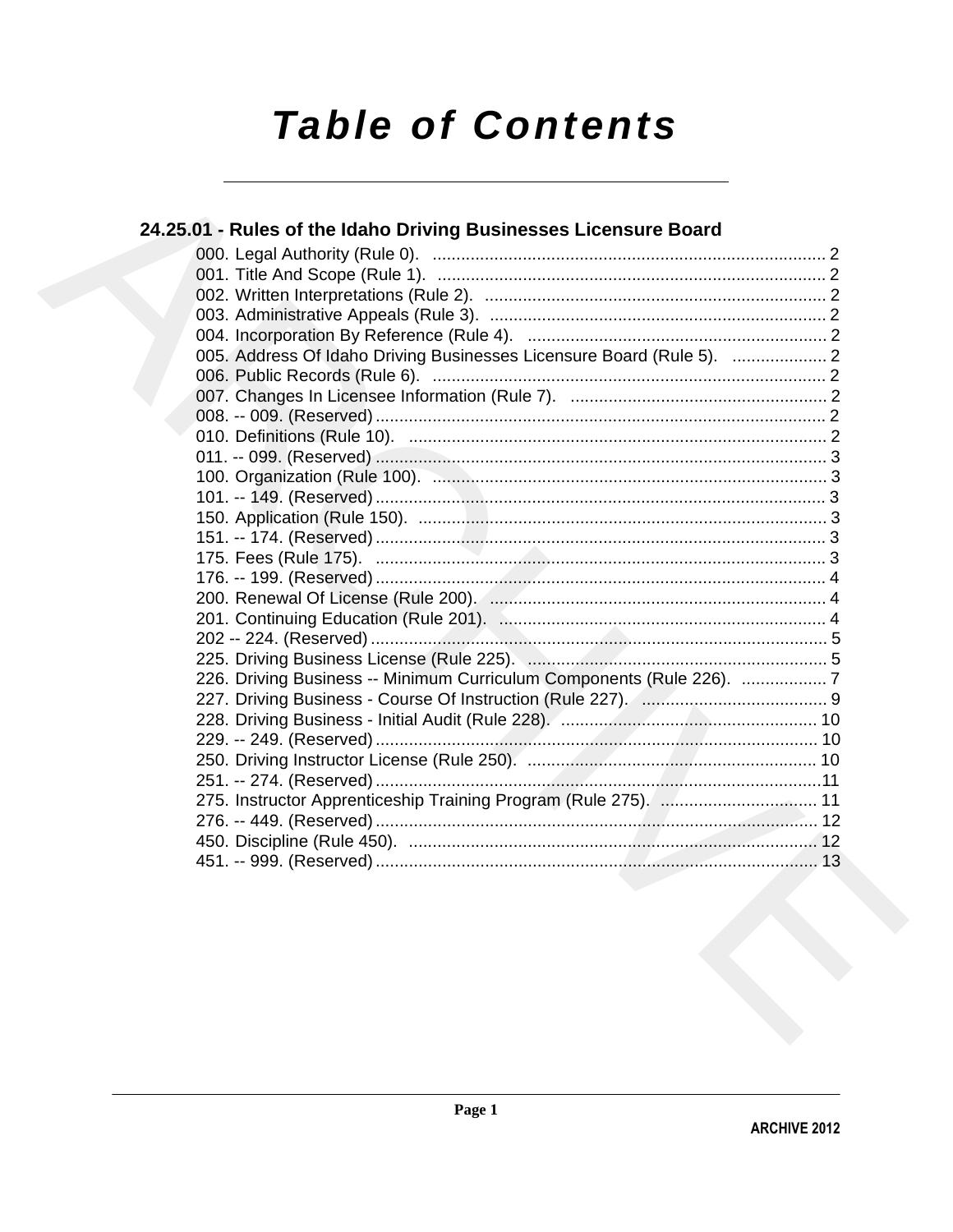### **IDAPA 24 TITLE 25 CHAPTER 01**

# **24.25.01 - RULES OF THE IDAHO DRIVING BUSINESSES LICENSURE BOARD**

### <span id="page-1-1"></span><span id="page-1-0"></span>**000. LEGAL AUTHORITY (RULE 0).**

In accordance with Section 54-5403, Idaho Code, the Idaho Driving Businesses Licensure Board hereby promulgates rules that implement the provisions of Chapter 54, Title 54, Idaho Code. (4-7-11)

### <span id="page-1-2"></span>**001. TITLE AND SCOPE (RULE 1).**

These rules are cited as IDAPA 24.25.01, "Rules of the Idaho Driving Businesses Licensure Board." (4-7-11)

### <span id="page-1-3"></span>**002. WRITTEN INTERPRETATIONS (RULE 2).**

The Board may have written statements that pertain to the interpretation of the rules of this chapter. Such interpretations, if any, are available for public inspection and copying at cost in the main office of the Bureau of Occupational Licenses. (4-7-11) Occupational Licenses.

### <span id="page-1-4"></span>**003. ADMINISTRATIVE APPEALS (RULE 3).**

Administrative appeals are governed by the Administrative Procedure Act, Title 67, Chapter 52, Idaho Code.  $(4 - 7 - 11)$ 

### <span id="page-1-5"></span>**004. INCORPORATION BY REFERENCE (RULE 4).**

These rules do not incorporate by reference any document. (4-7-11)

### <span id="page-1-6"></span>**005. ADDRESS OF IDAHO DRIVING BUSINESSES LICENSURE BOARD (RULE 5).**

The office of the Idaho Driving Businesses Licensure Board is located within the Bureau of Occupational Licenses, 700 W. State Street, Boise, Idaho 83702. The Bureau is open between the hours of 8:00 a.m. and 5:00 p.m. each day except Saturdays, Sundays and holidays. The phone number of the Board is (208) 334-3233. The Board's fax number is (208) 334-3945. The Board's e-mail address is drb@ibol.idaho.gov. The Board's official website can be found at www.ibol.idaho.gov. (4-7-11)

### <span id="page-1-7"></span>**006. PUBLIC RECORDS (RULE 6).**

The records associated with the Idaho Driving Businesses Licensure Board are subject to the provisions of the Idaho Public Records Act. Title 9, Chapter 3, Idaho Code. (4-7-11) Public Records Act. Title 9, Chapter 3, Idaho Code.

# <span id="page-1-13"></span><span id="page-1-11"></span><span id="page-1-8"></span>**007. CHANGES IN LICENSEE INFORMATION (RULE 7).**

**24.25.01 - RULES OF THE IDANO DRIVING BUSINESSES LICENSURE BOARD<br>
100.** LEGAL AITHYORTY (BLT.F.0), the finding Driving Businesses Licensure Road better and the second in the second of the second of the second of the seco **01. Information Update**. Each licensee must keep the Bureau current on the information that the licensee has placed on record with the Bureau. If a change occurs to the information that a licensee provided to the Bureau under Rules 150, 225 or 250, the licensee must notify the Bureau in writing of the change within twenty (20) calendar days after the change occurs. The licensee must provide the Bureau, upon request, with appropriate documentation reflecting the change. (4-7-11)

<span id="page-1-12"></span>**02. Address for Notification Purposes**. The most recent mailing address on file with the Bureau will be used for purposes of all written communication with a licensee including, but not limited to, notification of renewal and notices related to disciplinary actions. Each licensee must keep the Bureau informed of the licensee's current mailing address. (4-7-11)

### <span id="page-1-9"></span>**008. -- 009. (RESERVED)**

### <span id="page-1-10"></span>**010. DEFINITIONS (RULE 10).**

- <span id="page-1-15"></span><span id="page-1-14"></span>**01. Board**. The Idaho Driving Businesses Licensure Board as created in Section 54-5403, Idaho Code.  $(4 - 7 - 11)$
- <span id="page-1-16"></span>**02. Bureau**. The Idaho Bureau of Occupational Licenses as created in Section 67-2602, Idaho Code.  $(4 - 7 - 11)$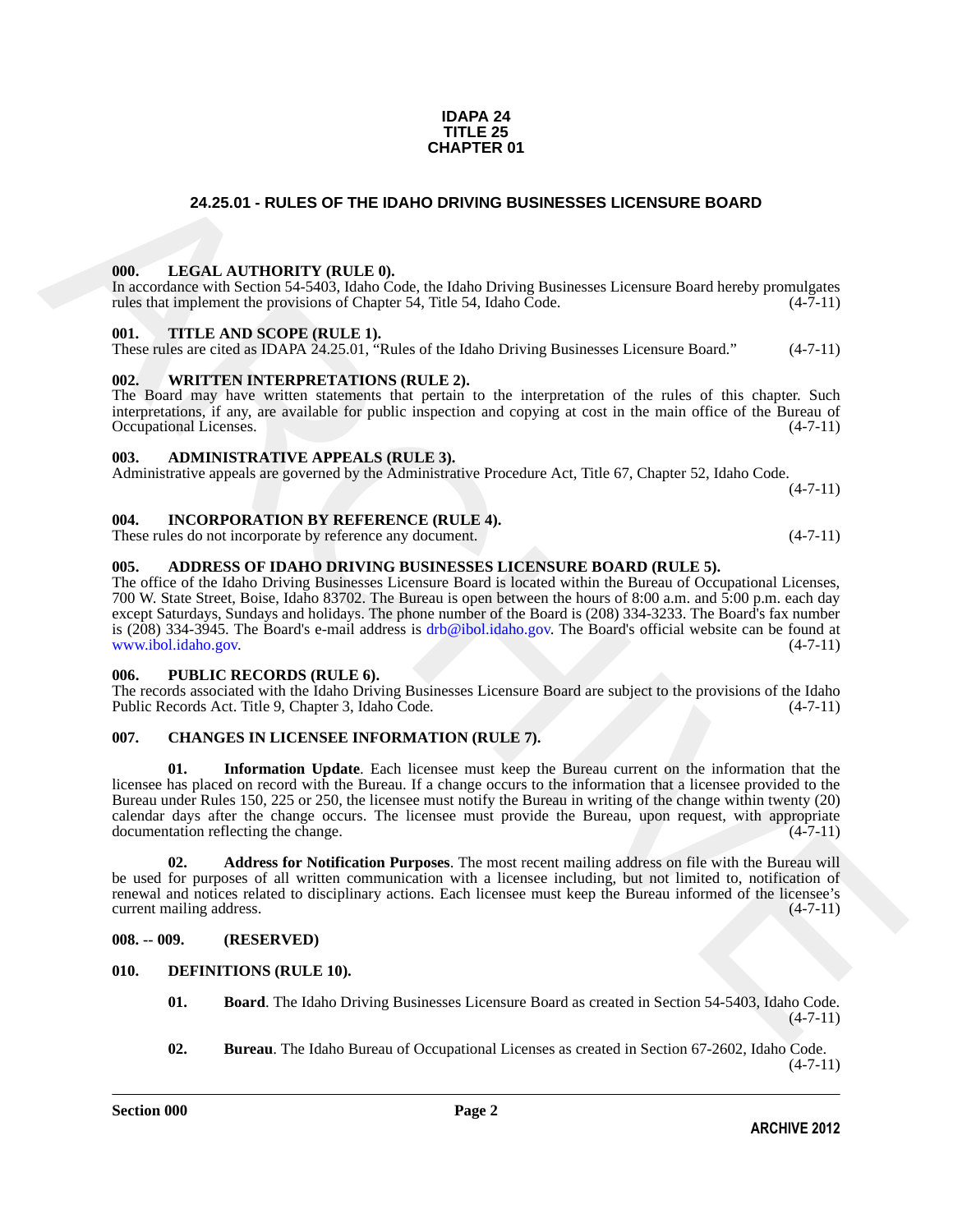# <span id="page-2-13"></span><span id="page-2-12"></span><span id="page-2-11"></span><span id="page-2-7"></span><span id="page-2-1"></span><span id="page-2-0"></span>**100. ORGANIZATION (RULE 100).**

# <span id="page-2-2"></span>**101. -- 149. (RESERVED)**

# <span id="page-2-6"></span><span id="page-2-3"></span>**150. APPLICATION (RULE 150).**

# <span id="page-2-4"></span>**151. -- 174. (RESERVED)**

# <span id="page-2-10"></span><span id="page-2-9"></span><span id="page-2-8"></span><span id="page-2-5"></span>**175. FEES (RULE 175).**

|             | 03.               | <b>Student</b> . A person aged fourteen and one-half $(14 1/2)$ up to seventeen $(17)$ years.                                                                                                                                                                                                                                                                                                                                                                                                                                                                                                                                                                                                                                                                                                                                                                                                                                                                             | $(4-7-11)$ |
|-------------|-------------------|---------------------------------------------------------------------------------------------------------------------------------------------------------------------------------------------------------------------------------------------------------------------------------------------------------------------------------------------------------------------------------------------------------------------------------------------------------------------------------------------------------------------------------------------------------------------------------------------------------------------------------------------------------------------------------------------------------------------------------------------------------------------------------------------------------------------------------------------------------------------------------------------------------------------------------------------------------------------------|------------|
|             | $011. - 099.$     | (RESERVED)                                                                                                                                                                                                                                                                                                                                                                                                                                                                                                                                                                                                                                                                                                                                                                                                                                                                                                                                                                |            |
| <b>100.</b> |                   | <b>ORGANIZATION (RULE 100).</b>                                                                                                                                                                                                                                                                                                                                                                                                                                                                                                                                                                                                                                                                                                                                                                                                                                                                                                                                           |            |
|             | 01.               | <b>Meetings.</b> The Board shall meet at least annually at such times and places as designated by the<br>Chairman, or upon the written request of two (2) members of the Board.                                                                                                                                                                                                                                                                                                                                                                                                                                                                                                                                                                                                                                                                                                                                                                                           | $(4-7-11)$ |
|             | a.<br>Idaho Code. | All meetings shall be held in accordance with the Idaho Open Meeting Law, Chapter 23, Title 67,                                                                                                                                                                                                                                                                                                                                                                                                                                                                                                                                                                                                                                                                                                                                                                                                                                                                           | $(4-7-11)$ |
|             | b.                | A minimum of three (3) Board members shall constitute a quorum and may exercise all powers and<br>authority conferred on the Board in order to hold a meeting of the Board. A majority vote of the Board members<br>present at a meeting shall be considered the action of the Board as a whole.                                                                                                                                                                                                                                                                                                                                                                                                                                                                                                                                                                                                                                                                          | $(4-7-11)$ |
|             | 02.               | <b>Organization of the Board.</b> At the first meeting of each fiscal year, the Board shall elect from its<br>members a Chairman, who shall assume the duty of the office immediately upon such selection.                                                                                                                                                                                                                                                                                                                                                                                                                                                                                                                                                                                                                                                                                                                                                                | $(4-7-11)$ |
|             | a.                | The Chairman shall, when present, preside at all meetings, appoint with the consent of the Board,<br>all committees, and shall otherwise perform all duties pertaining to the office of Chairman. The Chairman shall be an<br>ex-officio member of all committees.                                                                                                                                                                                                                                                                                                                                                                                                                                                                                                                                                                                                                                                                                                        | $(4-7-11)$ |
|             | b.                | The Bureau shall provide such services as may be authorized by Chapter 26, Title 67, Idaho Code,<br>and as defined under contract between the Bureau and the Board. The Chief of the Bureau shall act as an agent of the<br>Board and shall be the custodian of all records of the Board.                                                                                                                                                                                                                                                                                                                                                                                                                                                                                                                                                                                                                                                                                 | $(4-7-11)$ |
|             | $101. - 149.$     | (RESERVED)                                                                                                                                                                                                                                                                                                                                                                                                                                                                                                                                                                                                                                                                                                                                                                                                                                                                                                                                                                |            |
| <b>150.</b> |                   | <b>APPLICATION (RULE 150).</b><br>Each applicant for a license, permit, or other authority from the Board must submit a complete application on Board-<br>approved application forms. The application must be accompanied by required fee(s). The Board will not review<br>completed applications received ten (10) or fewer days before a Board meeting. The Board also will not review<br>incomplete applications, including applications submitted without the required fee(s). Further, an applicant must<br>provide, or facilitate the provision of, any supplemental information or documents requested by the Board. Any<br>application on file with the Board where an applicant has failed to respond to a Board request or where the application<br>has lacked activity for twelve (12) consecutive months will be deemed denied and will be terminated upon thirty (30)<br>days written notice to the applicant unless good cause is established to the Board. | $(4-7-11)$ |
|             | $151. - 174.$     | (RESERVED)                                                                                                                                                                                                                                                                                                                                                                                                                                                                                                                                                                                                                                                                                                                                                                                                                                                                                                                                                                |            |
| 175.        |                   | FEES (RULE 175).                                                                                                                                                                                                                                                                                                                                                                                                                                                                                                                                                                                                                                                                                                                                                                                                                                                                                                                                                          |            |
|             | 01.               | Fees. The following fees are established by the Board:                                                                                                                                                                                                                                                                                                                                                                                                                                                                                                                                                                                                                                                                                                                                                                                                                                                                                                                    | $(4-7-11)$ |
|             | a.                | Initial application processing fee - fifty dollars (\$50).                                                                                                                                                                                                                                                                                                                                                                                                                                                                                                                                                                                                                                                                                                                                                                                                                                                                                                                | $(4-7-11)$ |
|             | b.                | Original instructor license fee and renewal fee - fifty dollars (\$50).                                                                                                                                                                                                                                                                                                                                                                                                                                                                                                                                                                                                                                                                                                                                                                                                                                                                                                   | $(4-7-11)$ |
|             | $c_{\bullet}$     | Instructor apprentice permit fee - fifty dollars (\$50).                                                                                                                                                                                                                                                                                                                                                                                                                                                                                                                                                                                                                                                                                                                                                                                                                                                                                                                  | $(4-7-11)$ |
|             | d.                | Original business license fee and renewal fee - five hundred dollars (\$500).                                                                                                                                                                                                                                                                                                                                                                                                                                                                                                                                                                                                                                                                                                                                                                                                                                                                                             | $(4-7-11)$ |
|             | e.                | Reinstatement fee - twenty-five dollars (\$25).                                                                                                                                                                                                                                                                                                                                                                                                                                                                                                                                                                                                                                                                                                                                                                                                                                                                                                                           | $(4-7-11)$ |
|             | 02.               | Refund of Fees. All fees are non-refundable.                                                                                                                                                                                                                                                                                                                                                                                                                                                                                                                                                                                                                                                                                                                                                                                                                                                                                                                              | $(4-7-11)$ |
|             |                   |                                                                                                                                                                                                                                                                                                                                                                                                                                                                                                                                                                                                                                                                                                                                                                                                                                                                                                                                                                           |            |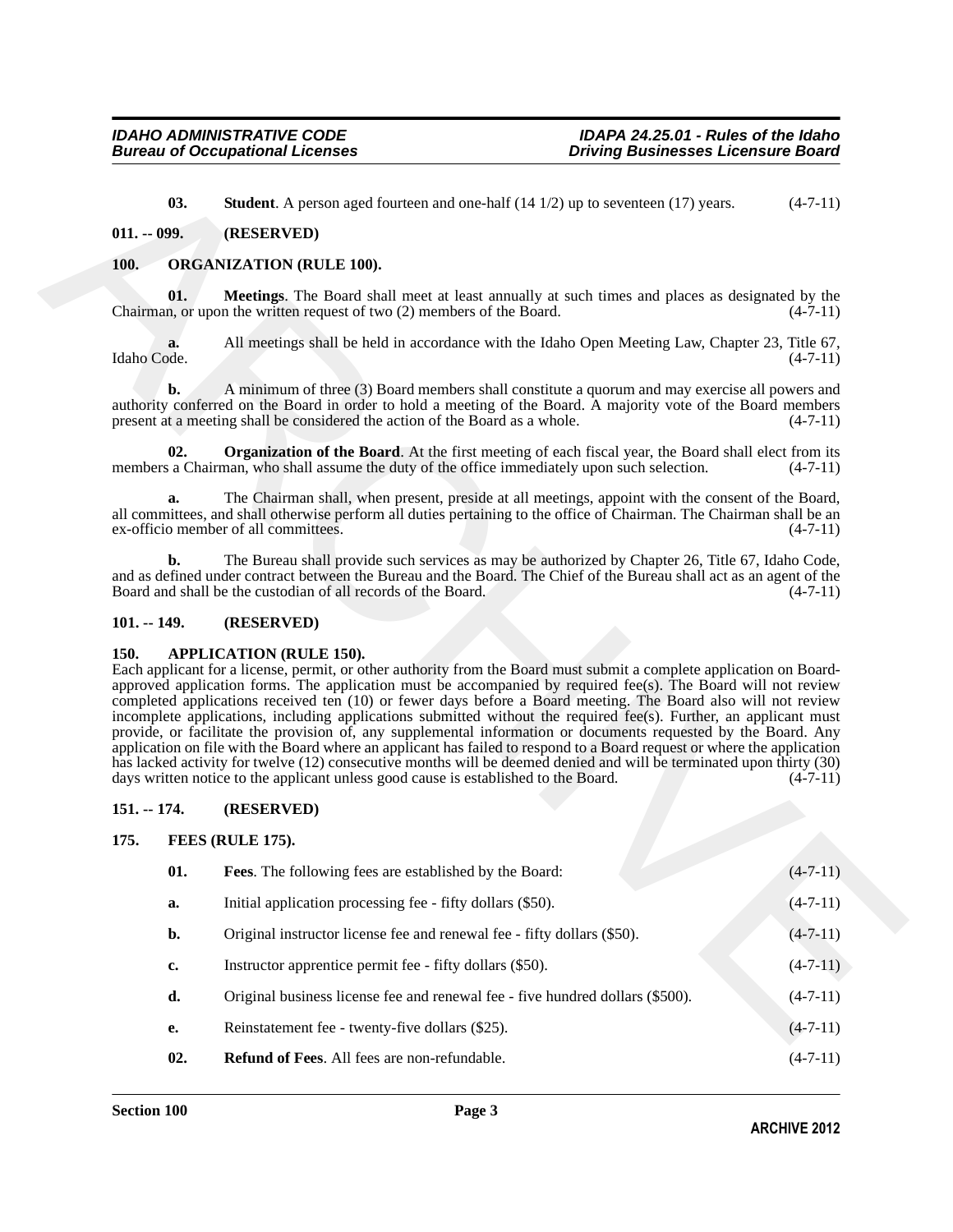### <span id="page-3-0"></span>**176. -- 199. (RESERVED)**

### <span id="page-3-6"></span><span id="page-3-1"></span>**200. RENEWAL OF LICENSE (RULE 200).**

<span id="page-3-8"></span>**01. Expiration Date**. A license expires, unless renewed, on the birth date of an individual licensee, and on the anniversary date of the original license for a business, in accordance with Section 67-2614, Idaho Code. Licenses not renewed by those dates will be cancelled in accordance with Section 67-2614, Idaho Code. (4-7-11)

<span id="page-3-7"></span>**02. Application for Renewal**. In order to renew a license, a licensee must annually submit a timely, completed, Board-approved renewal application form and pay the required renewal fees. All renewals are subject to audit. When applying for renewal, the licensee must meet the following requirements: (4-7-11) audit. When applying for renewal, the licensee must meet the following requirements:

176. - 199. (RESERVED)<br>
200. RESERVED (RELENSE (RELENSE).<br>
201. RESERVED (RELENSE (RELENSE ARCHIVER 200).<br>
201. RELENSE ARCHIVER (RELENSE ARCHIVER 2010).<br>
201. RELENSE ARCHIVER (RELENSE ARCHIVER 2010).<br>
202. Appleblanchi The licensee must certify that the licensee continues to satisfy all requirements for the licensee's type of licensure, as set forth in Rules 225 and 250, and that the licensee is, and has been, in full compliance with Rule 007. The licensee must further certify that the licensee is in compliance with the Board's continuing education requirements.  $(4-7-11)$ requirements.

**b.** An instructor licensee also must certify that the licensee does not suffer from any physical or ondition or disease that would impair the licensee's ability to safely instruct drivers.  $(4-7-11)$ mental condition or disease that would impair the licensee's ability to safely instruct drivers.

**c.** Every two (2) years, a driving instructor licensee must obtain a new medical certificate of the kind described in Subsection 250.05. The instructor licensee must annually certify that the licensee is in compliance with the requirements.  $(4-7-11)$ 

**d.** A business licensee that offers a Board-approved instructor apprentice training program must certify that the licensee's program has maintained compliance with the Board's program approval criteria as specified<br>(4-7-11) in Rule 275. (4-7-11)

<span id="page-3-9"></span>**03.** Reinstatement. Any license cancelled for failure to renew may be reinstated in accordance with 57-2614, Idaho Code, and subject to Subsection 201.01.c., below. (4-7-11) Section 67-2614, Idaho Code, and subject to Subsection 201.01.c., below.

### <span id="page-3-3"></span><span id="page-3-2"></span>**201. CONTINUING EDUCATION (RULE 201).**

In order to protect the public health and safety and promote the public welfare, the Board has adopted the following rules for continuing education. (4-7-11) rules for continuing education.

<span id="page-3-4"></span>**01. Continuing Education (CE) Requirement**. Beginning July 1, 2012, each Idaho licensed driving r must annually complete a minimum of eight (8) hours of continuing education. (4-7-11) instructor must annually complete a minimum of eight (8) hours of continuing education.

**a.** The licensee must certify on the licensee's renewal application that the licensee has complied with the annual CE requirements for the preceding twelve (12) months. The Board may conduct such continuing education audits and require verification of attendance as deemed necessary to ensure compliance with the CE requirements.  $(4 - 7 - 11)$ 

**b.** A licensee is considered to have satisfied the CE requirements for the first renewal of the initial  $(4-7-11)$  $l$  license.  $(4-7-11)$ 

**c.** After July 1, 2012, and prior to reinstatement of a license lapsed, canceled, or otherwise nonrenewed for less than five (5) years, the applicant must provide proof of attendance of eight (8) hours of continuing education for the previous twelve (12) months. A license that has lapsed, been canceled, or otherwise not renewed for more than five (5) years may be reinstated in accordance with Section 67-2614, Idaho Code. (4-7-11) more than five  $(5)$  years may be reinstated in accordance with Section 67-2614, Idaho Code.

<span id="page-3-5"></span>**02. Hours**. Credit for continuing education hours will only be given for actual time in attendance or for the time spent participating in the educational activity. One (1) hour of continuing education is equal to sixty (60) minutes. Courses taken by correspondence or on-line may be approved for continuing education if the courses require an exam or other proof of successful completion. Only four (4) hours of the required continuing education may be from correspondence, on-line, or self-study in each renewal period. The remaining hours must be in an interactive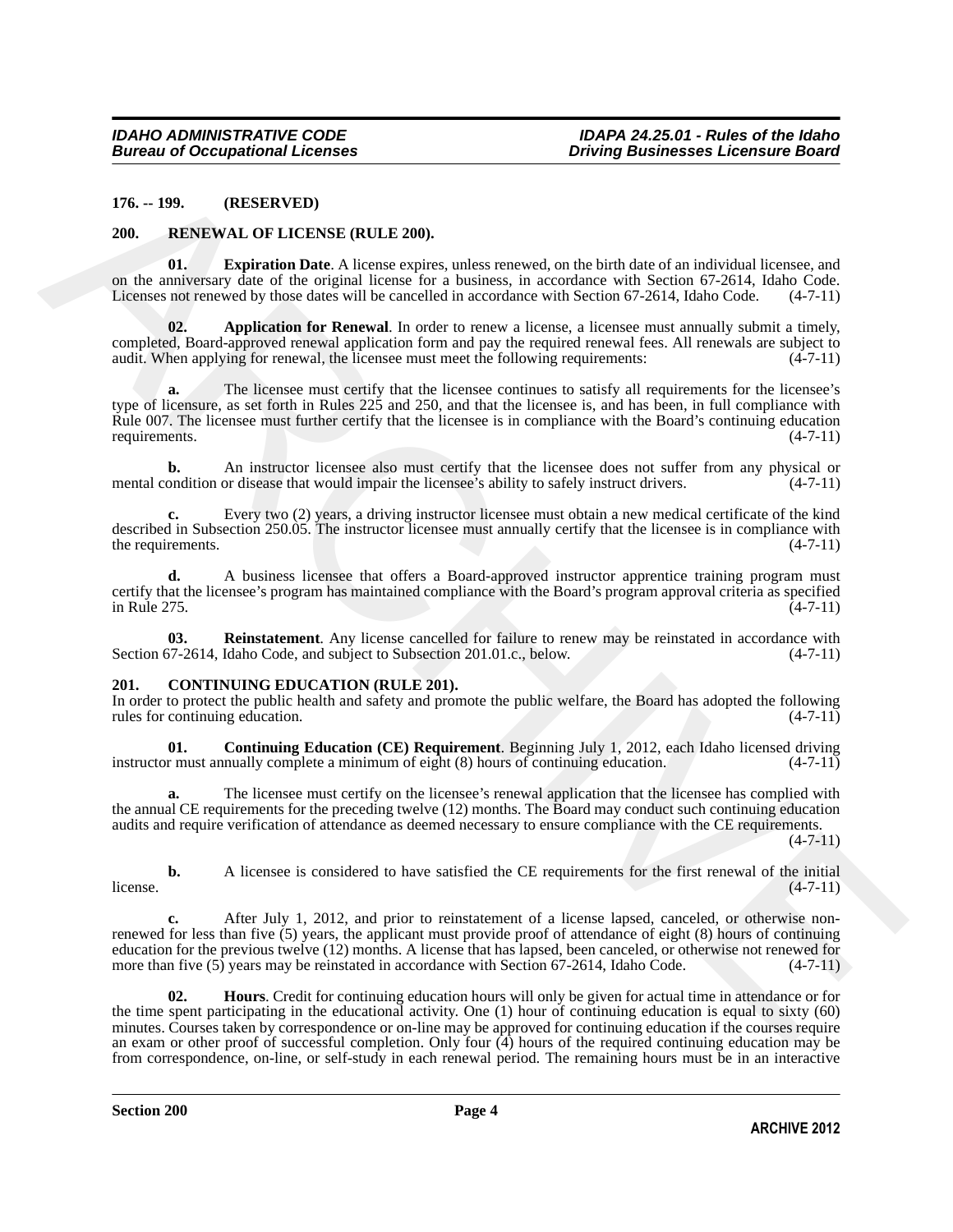<span id="page-4-3"></span>setting that allows participants to communicate directly with the instructor. Each licensee must maintain proof of attendance or successful completion documentation of all continuing education courses for a period of three (3) years.  $(4 - 7 - 11)$ 

ording the afternal electron to commutican distinctive with the isomatomy Face bit becomes materialized and the electron ordinary and the electron of the electron ordinary and the electron ordinary in the system of the el **03. Providers/Sponsors/Subjects of Continuing Education**. The continuing education must be provided by a nationally or regionally accredited college or university, a national or state driver education and traffic safety association such as the Idaho Association of Professional Driving Businesses, Driving School Association of the Americas, the American Driver Traffic Safety Education Association, and the American Automobile Association, transportation and law enforcement agencies, or other person or entity approved by the Board and must be germane to driver education. (4-7-11)

<span id="page-4-5"></span>**04. Verification of Attendance**. Each licensee must maintain verification of attendance by securing authorized signatures or other documentation from the course instructors or sponsoring institution substantiating any and all hours attended by the licensee. (4-7-11) and all hours attended by the licensee.

<span id="page-4-2"></span>**05. Failure to Fulfill the Continuing Education Requirements**. The license will not be renewed for a licensee who fails to certify compliance with CE requirements. A licensee who makes a false attestation regarding compliance with the CE requirements is subject to disciplinary action by the Board. (4-7-11) compliance with the CE requirements is subject to disciplinary action by the Board.

<span id="page-4-4"></span>**Special Exemption**. The Board has authority to make exceptions for reasons of individual hardship, including health, when certified by a medical doctor, or other good cause. Each licensee must provide any information requested by the Board to assist in substantiating hardship cases. This exemption is granted at the sole discretion of the Board.

# <span id="page-4-0"></span>**202 -- 224. (RESERVED)**

# <span id="page-4-6"></span><span id="page-4-1"></span>**225. DRIVING BUSINESS LICENSE (RULE 225).**

A driving business license enables a licensee to operate a driver education business at one (1), principal classroom location as designated in the application. The licensee may also utilize secondary locations for classroom instruction, so long as the business does not conduct driver education at any given secondary location for more than sixty (60) days in a one-year period. A driving business license is not transferable. The business licensee must conspicuously display the license at the business's principal classroom location. Each applicant must apply as required by Rule 150.  $(4 - 7 - 11)$ 

<span id="page-4-7"></span>**01. Applicant Identity**. The applicant must provide such identifying information as may be requested pard including, without limitation, the following: (4-7-11) by the Board including, without limitation, the following:

**a.** The applicant's legal name (i.e., the name of the natural person or business entity to be issued the license) and assumed business name(s), if any. (4-7-11)

**b.** The applicant's social security number, if the applicant has no employees and is a natural person (including a sole proprietor acting under an assumed business name). If the applicant has employees or is not a natural person (e.g., is a general or limited partnership, corporation, limited liability partnership, or limited liability company), then the applicant must provide its employer identification number. (4-7-11)

**c.** The names and addresses of the applicant's officers and shareholders having a twenty-five percent (25%) or greater ownership interest (if a corporation), members and managers (if a limited liability company), and partners (if a partnership).  $(4-7-11)$ 

**d.** The applicant's contact information, including its mailing address, physical address, and telephone (4-7-11) number.  $(4-7-11)$ 

<span id="page-4-8"></span>**02. Criminal History Background Check**. The applicant, if a natural person, and all persons listed under Paragraph 225.01.c. and Subsection 225.05 of these rules, must submit to a current, fingerprint-based criminal history check conducted by an organization approved by the Board. Each applicant must ensure that such persons submit a full set of their fingerprints, and any relevant fees, directly to the organization that conducts the criminal history check, and that the organization delivers the results directly to the Bureau. The Board will not process the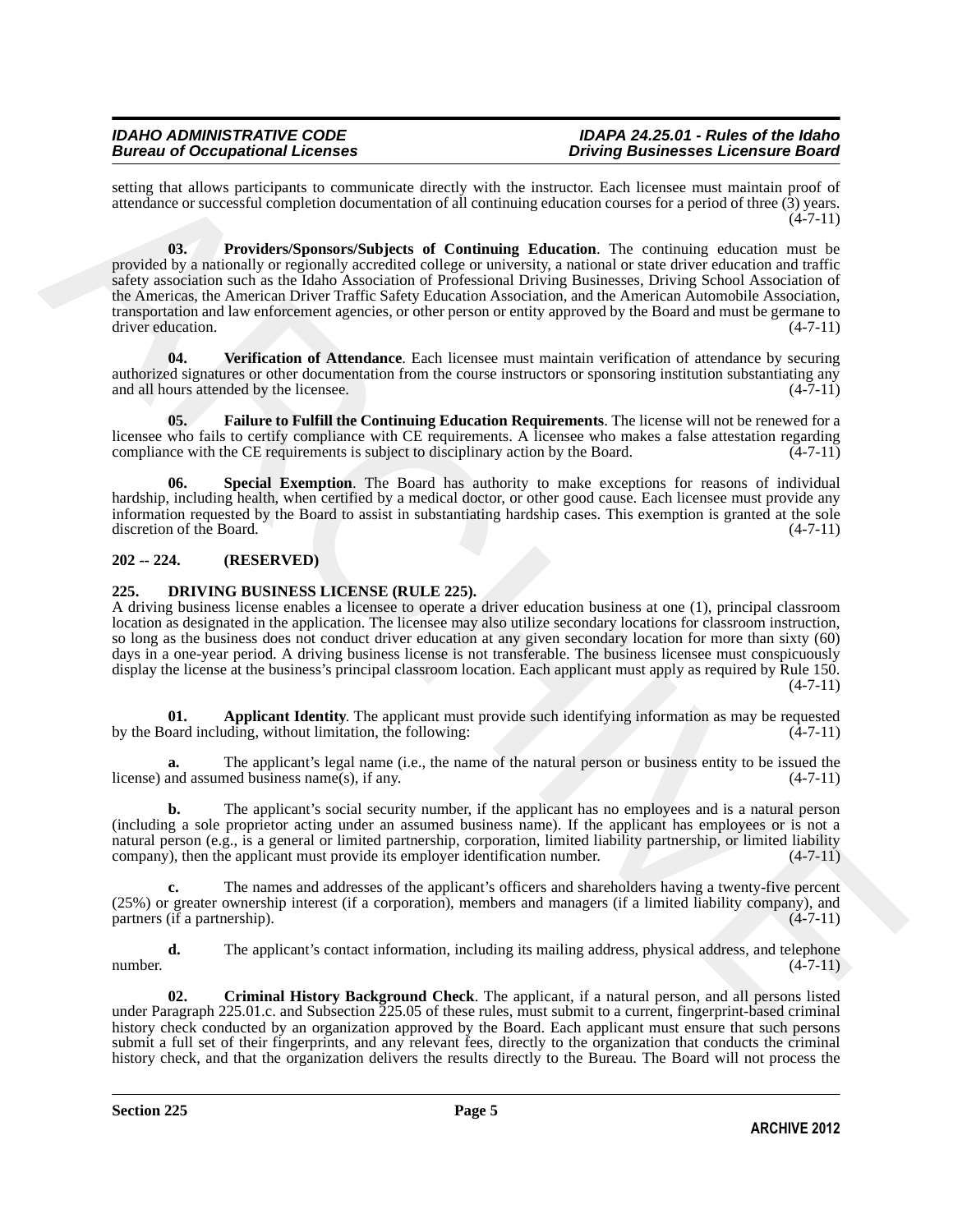application until the Bureau has received all the criminal history checks. (4-7-11)

<span id="page-5-1"></span>**03. Classroom Locations and Certificates of Occupancy**. Each applicant must list all principal and secondary classroom locations to be utilized by the business. The applicant must provide a certificate of occupancy issued to the building/room by the local fire marshal or the fire marshal's designated agent, for each classroom location other than a location in a public or private school building, government building, church, or synagogue.

 $(4 - 7 - 11)$ 

**04. Certificate of Vehicle Insurance**. The certificate of vehicle insurance for each vehicle utilized by the driving business for driver education must accompany the application. The minimum coverage will include:

 $(4 - 7 - 11)$ 

<span id="page-5-0"></span>**a.** Medical Payment for each person - five thousand dollars (\$5,000); and either (4-7-11)

**b.** Limit of liability (Combined single limit) - five hundred thousand (\$500,000) to apply to bodily d/or property damage; or (4-7-11) injury and/or property damage; or

**c.** Limit of liability (Split limit). Bodily injury - two hundred-fifty thousand (\$250,000) per person/ five hundred thousand (\$500,000) each accident; Property damage - two hundred-fifty thousand (\$250,000) each accident. (4-7-11)

<span id="page-5-2"></span>**05. List of Licensed Instructors**. Before beginning to offer driver education, and at all times while offering driver education, a driving business must employ or have contracted with one (1) or more licensed driving instructors to teach the classroom instruction phase and behind-the-wheel training phase of the driver education to be provided by the business. The driving business must submit to the Bureau a current list of such licensed instructors with the application, and keep such list current after licensure. (4-7-11) with the application, and keep such list current after licensure.

<span id="page-5-3"></span>**06. Vehicles**. An applicant for a driving business license must submit to the Bureau a list of the vehicles that the business will utilize when offering driver education. A business licensee may not utilize vehicles that do not appear on the list. Each vehicle must have dual control brake pedals, safety restraints for all passengers, a side view mirror on each side of the vehicle, and an additional rear view mirror or compatible viewing device for the exclusive use of the instructor. A driving business must ensure that students are not allowed in a listed vehicle unless the vehicle is in a safe and proper operating condition. (4-7-11)

application until the Phone has received all the principal based with the properties. (4.7.11)<br>secondary constrained the properties and Combined and Combined and Department First properties are constrained to the entropy **a.** Initial Inspection. An applicant may not include a vehicle on a business's vehicle list unless the vehicle has passed a vehicle inspection performed by an ASE mechanic or vehicle technician within the two (2) month period preceding the application. The inspection must be documented on the Board-approved inspection form included at Appendix A to these rules, or on such other similar forms as may be approved by the Board. The person who inspected the vehicle must sign the form, certifying that the vehicle generally is in a safe and proper operating condition, and that each inspected item passed inspection or, if found to be in need of repair, was repaired on a given<br>date. The application must be accompanied by a separate, signed form for each listed vehicle. (4-7-11) date. The application must be accompanied by a separate, signed form for each listed vehicle.

**b.** Annual Inspection. A business licensee must ensure that each vehicle passes an inspection every twelve (12) months, and that the inspection is performed by an ASE mechanic or vehicle technician documented on the Board-approved form referenced in Paragraph 225.06.a. of these rules. If a vehicle fails an annual inspection, the business licensee must withdraw the vehicle from service. The business licensee may not use the vehicle for behindthe-wheel training until the vehicle passes a subsequent inspection and the business licensee has submitted to the Bureau the inspection form evidencing that the vehicle has passed. (4-7-11)

**c.** Incident Inspection. If a vehicle incident occurs that requires an investigation and report by law enforcement, or in which the damage exceeds one thousand five hundred dollars (\$1,500), the business licensee must withdraw the vehicle from service. The business licensee may not use the vehicle for behind-the-wheel training until the vehicle passes inspection by an ASE mechanic or vehicle technician and the business licensee has submitted to the Bureau the inspection form evidencing that the vehicle has passed.  $(4-7-11)$ 

**d.** Signage. The business licensee must ensure that the outside of each vehicle is equipped with safely secured signs. Signs must include "Student Driver," "Driver Education," "Driver Training," "Driving School," or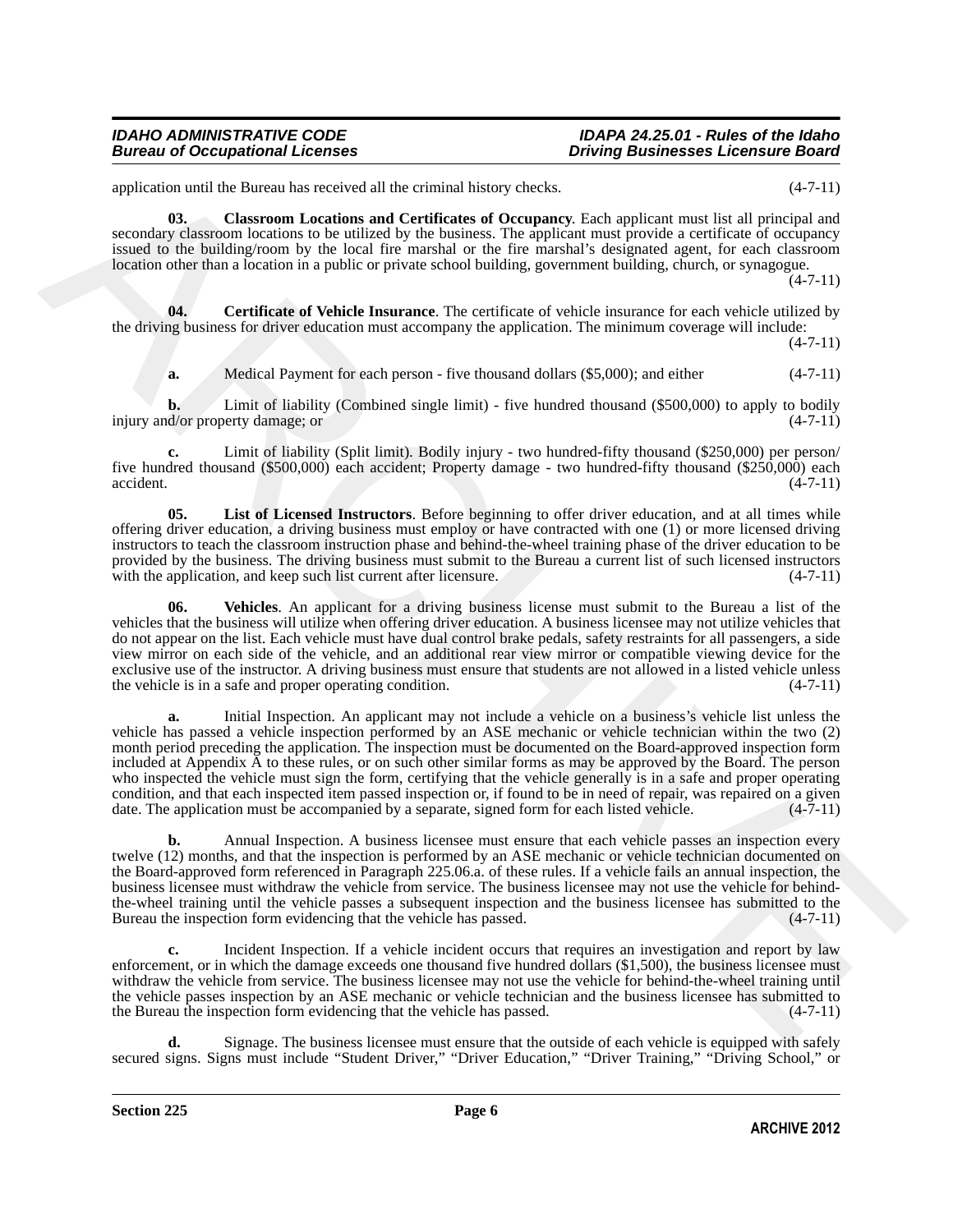# <span id="page-6-10"></span><span id="page-6-9"></span><span id="page-6-7"></span><span id="page-6-6"></span><span id="page-6-5"></span><span id="page-6-4"></span><span id="page-6-3"></span><span id="page-6-2"></span><span id="page-6-1"></span><span id="page-6-0"></span>**226. DRIVING BUSINESS -- MINIMUM CURRICULUM COMPONENTS (RULE 226).**

<span id="page-6-8"></span>

|                                        | similar language that clearly designates the vehicle as a driver training vehicle.                                                                                                                                                                                                                                                                                                                                                                                 | $(4-7-11)$ |
|----------------------------------------|--------------------------------------------------------------------------------------------------------------------------------------------------------------------------------------------------------------------------------------------------------------------------------------------------------------------------------------------------------------------------------------------------------------------------------------------------------------------|------------|
| 07.<br>Rule 226, and shall consist of: | Course of Instruction. Each applicant, for an original business license, must provide with its<br>application the course of instruction the applicant will use when instructing students. The applicant must demonstrate,<br>to the Board's satisfaction, that the course of instruction is designed to produce safe and effective drivers and is<br>educationally sound. The course of instruction must be based on the minimum curriculum components outlined in | $(4-7-11)$ |
| a.                                     | Not less than thirty (30) hours of classroom instruction; and                                                                                                                                                                                                                                                                                                                                                                                                      | $(4-7-11)$ |
| b.                                     | Not less than six (6) hours of behind-the-wheel practice driving; and                                                                                                                                                                                                                                                                                                                                                                                              | $(4-7-11)$ |
|                                        | Not less than six (6) hours of student, in-vehicle observation of other persons (e.g., parents, other<br>student drivers, etc.) driving the vehicle.                                                                                                                                                                                                                                                                                                               | $(4-7-11)$ |
| 08.                                    | <b>On-line Instruction</b> . In addition to, or in lieu of offering classroom instruction at a physical<br>classroom location, a business licensee may offer classroom instruction to students via the internet if the instruction<br>content meets the requirements of these rules and is approved by the Board.                                                                                                                                                  | $(4-7-11)$ |
| 09.                                    | Instructor Apprenticeship Training Program. A driving business may offer a Board-approved<br>instructor apprenticeship training program under the conditions specified in Rule 275.                                                                                                                                                                                                                                                                                | $(4-7-11)$ |
| 226.                                   | DRIVING BUSINESS -- MINIMUM CURRICULUM COMPONENTS (RULE 226).<br>In order to assure consistency among driving businesses, it is necessary that every business licensee ensure that its<br>driver education curriculum include the following minimum curriculum components:                                                                                                                                                                                         | $(4-7-11)$ |
| 01.                                    | <b>Component One for Classroom.</b>                                                                                                                                                                                                                                                                                                                                                                                                                                | $(4-7-11)$ |
| a.                                     | Conducting a parent/student orientation and course overview.                                                                                                                                                                                                                                                                                                                                                                                                       | $(4-7-11)$ |
| 02.                                    | <b>Component Two for Classroom.</b>                                                                                                                                                                                                                                                                                                                                                                                                                                | $(4-7-11)$ |
| a.                                     | Identifying vehicle gauges, alert, and warning symbols.                                                                                                                                                                                                                                                                                                                                                                                                            | $(4-7-11)$ |
| b.                                     | Preparing to drive.                                                                                                                                                                                                                                                                                                                                                                                                                                                | $(4-7-11)$ |
| c.                                     | Protecting occupants.                                                                                                                                                                                                                                                                                                                                                                                                                                              | $(4-7-11)$ |
| 03.                                    | <b>Component Three for Classroom.</b>                                                                                                                                                                                                                                                                                                                                                                                                                              | $(4-7-11)$ |
| a.                                     | Identifying road signs and signals.                                                                                                                                                                                                                                                                                                                                                                                                                                | $(4-7-11)$ |
| b.                                     | Identifying lane markings.                                                                                                                                                                                                                                                                                                                                                                                                                                         | $(4-7-11)$ |
| 04.                                    | <b>Component Four for Classroom.</b>                                                                                                                                                                                                                                                                                                                                                                                                                               | $(4-7-11)$ |
| a.                                     | Understanding basic traffic laws, including right-of-way rules.                                                                                                                                                                                                                                                                                                                                                                                                    | $(4-7-11)$ |
| 05.                                    | <b>Component Five for Classroom.</b>                                                                                                                                                                                                                                                                                                                                                                                                                               | $(4-7-11)$ |
| a.                                     | Using good habits for reduced risk driving.                                                                                                                                                                                                                                                                                                                                                                                                                        | $(4-7-11)$ |
| b.                                     | Using time and space management systems and strategies.                                                                                                                                                                                                                                                                                                                                                                                                            | $(4-7-11)$ |
| 06.                                    | <b>Component Six for Classroom.</b>                                                                                                                                                                                                                                                                                                                                                                                                                                | $(4-7-11)$ |
| a.                                     | Explaining the effect of gravity and energy of motion on a vehicle.                                                                                                                                                                                                                                                                                                                                                                                                | $(4-7-11)$ |
|                                        |                                                                                                                                                                                                                                                                                                                                                                                                                                                                    |            |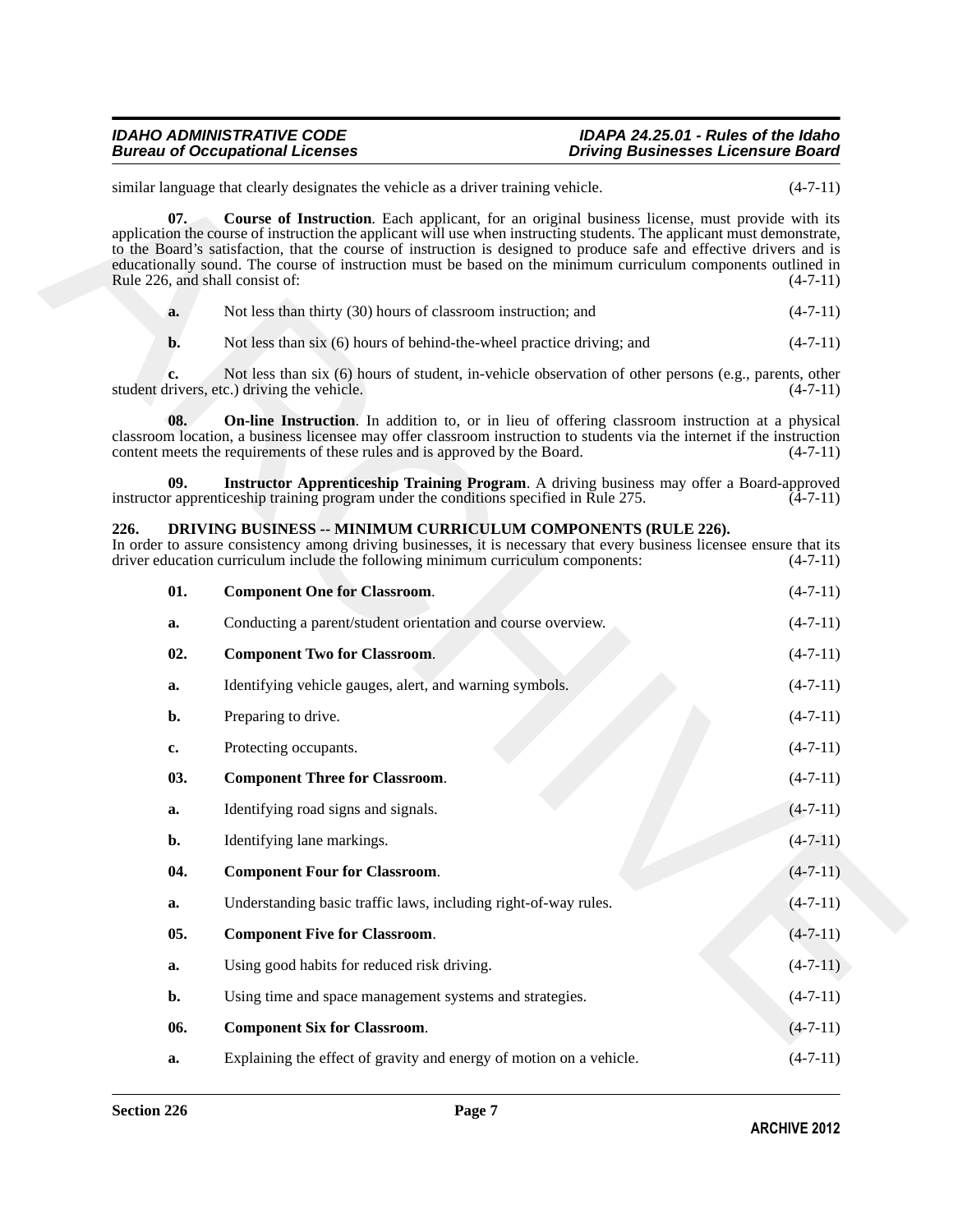<span id="page-7-4"></span><span id="page-7-3"></span><span id="page-7-2"></span><span id="page-7-1"></span><span id="page-7-0"></span>

| b.             | Understanding procedures to maintain vehicle balance and traction.              | $(4-7-11)$     |
|----------------|---------------------------------------------------------------------------------|----------------|
| c.             | Identify strategies to negotiate hills and curves.                              | $(4-7-11)$     |
| 07.            | <b>Component Seven for Classroom.</b>                                           | $(4-7-11)$     |
| a.             | Identifying strategies to use when driving in rural and urban environments.     | $(4-7-11)$     |
| $\mathbf{b}$ . | Identifying strategies to use when driving on freeways.                         | $(4-7-11)$     |
| 08.            | <b>Component Eight for Classroom.</b>                                           | $(4-7-11)$     |
| a.             | Identifying strategies to use when driving in bad weather.                      | $(4-7-11)$     |
| $\mathbf{b}$ . | Identifying strategies to use when encountering roadside emergencies.           | $(4-7-11)$     |
| 09.            | <b>Component Nine for Classroom.</b>                                            | $(4-7-11)$     |
| a.             | Understanding ways to cooperate with other roadway users, including bicyclists. | $(4-7-11)$     |
| b.             | Identifying responsibilities after a collision.                                 | $(4-7-11)$     |
| c.             | Identifying the procedure for obtaining a driver's license.                     | $(4-7-11)$     |
| d.             | Identifying and avoiding common driver distractions.                            | $(4-7-11)$     |
| е.             | Identifying ways to prevent drowsiness while driving.                           | $(4-7-11)$     |
| f.             | Resisting aggressive driving behaviors.                                         | $(4-7-11)$     |
| 10.            | <b>Component Ten for Classroom.</b>                                             | $(4-7-11)$     |
| a.             | Explaining the effects of alcohol on the body.                                  | $(4-7-11)$     |
| b.             | Explaining the effects of alcohol on the driving task.                          | $(4-7-11)$     |
| c.             | Correlating drinking and driving with vehicle crashes.                          | $(4-7-11)$     |
| d.             | Identifying Idaho laws related to drinking and driving.                         | $(4-7-11)$     |
| e.             | Explaining the dangers of alcohol and other drug use.                           | $(4 - 7 - 11)$ |
| 11.            | <b>Component Eleven for In-Car.</b>                                             | $(4 - 7 - 11)$ |
| a.             | Performing pre-drive procedure.                                                 | $(4-7-11)$     |
| b.             | Identifying vehicle controls.                                                   | $(4-7-11)$     |
| c.             | Starting the vehicle.                                                           | $(4-7-11)$     |
| d.             | Backing the vehicle.                                                            | $(4-7-11)$     |
| e.             | Demonstrating approved steering technique.                                      | $(4-7-11)$     |
| f.             | Smoothly stopping the vehicle.                                                  | $(4 - 7 - 11)$ |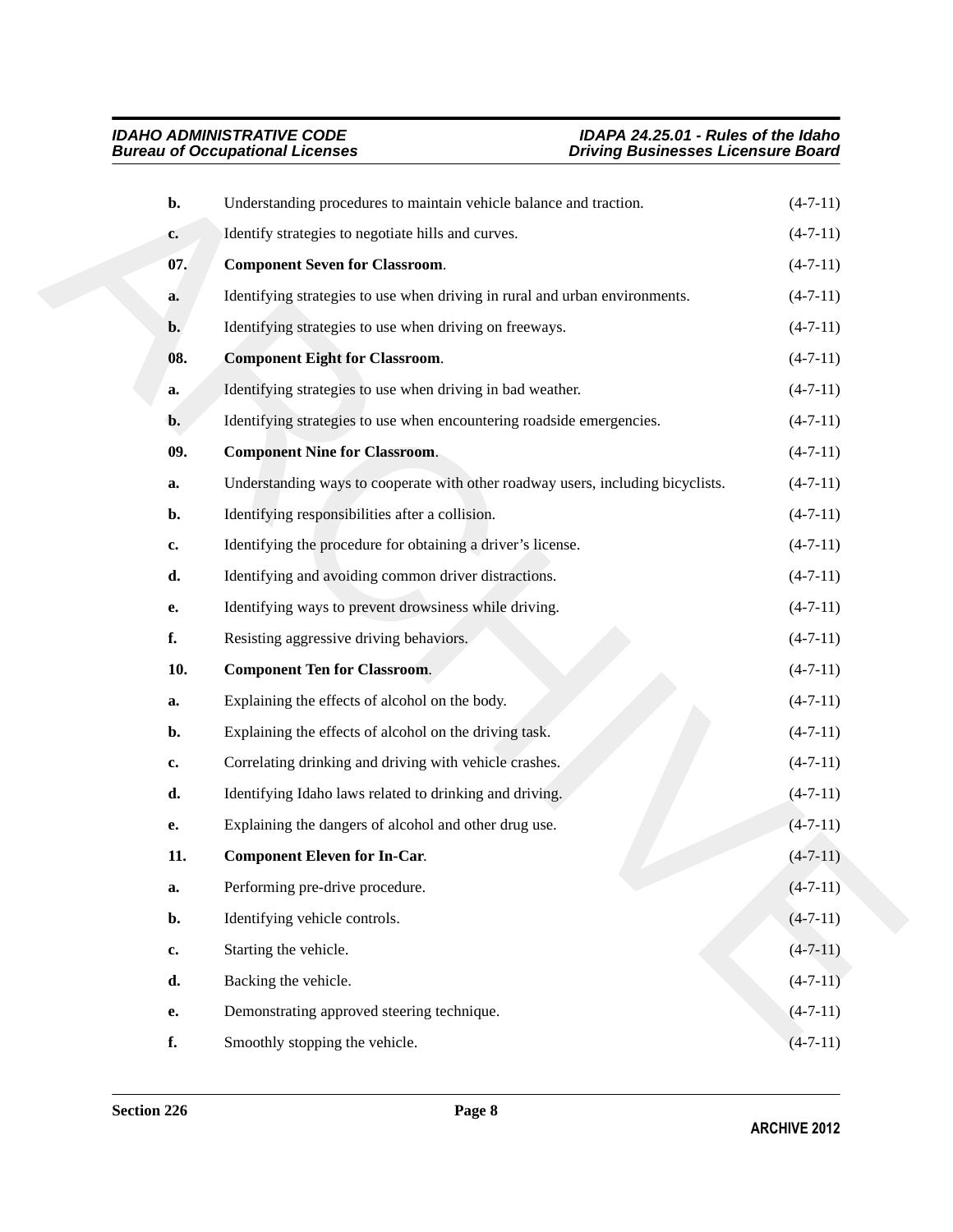<span id="page-8-7"></span><span id="page-8-6"></span>

|                 | <b>IDAHO ADMINISTRATIVE CODE</b><br><b>Bureau of Occupational Licenses</b><br><b>Driving Businesses Licensure Board</b>                                                                                                                                                                                                          | IDAPA 24.25.01 - Rules of the Idaho |
|-----------------|----------------------------------------------------------------------------------------------------------------------------------------------------------------------------------------------------------------------------------------------------------------------------------------------------------------------------------|-------------------------------------|
| g.              | Demonstrating proper signaling and turning technique.                                                                                                                                                                                                                                                                            | $(4-7-11)$                          |
| h.              | Recognizing relevant signs and markings.                                                                                                                                                                                                                                                                                         | $(4-7-11)$                          |
| i.              | Distinguishing between four-way and two-way stops.                                                                                                                                                                                                                                                                               | $(4-7-11)$                          |
| 12.             | <b>Component Twelve for In-Car.</b>                                                                                                                                                                                                                                                                                              | $(4-7-11)$                          |
| a.              | Negotiating controlled and uncontrolled intersections.                                                                                                                                                                                                                                                                           | $(4-7-11)$                          |
| b.              | Negotiating hills and curves.                                                                                                                                                                                                                                                                                                    | $(4-7-11)$                          |
| c.              | Angle parking in a parking lot.                                                                                                                                                                                                                                                                                                  | $(4-7-11)$                          |
| d.              | Driving in rural environment.                                                                                                                                                                                                                                                                                                    | $(4-7-11)$                          |
| e.              | Making lane changes.                                                                                                                                                                                                                                                                                                             | $(4-7-11)$                          |
| 13.             | <b>Component Thirteen for In-Car.</b>                                                                                                                                                                                                                                                                                            | $(4-7-11)$                          |
| a.              | Driving in an urban environment (with one-way and two-way streets, if available).                                                                                                                                                                                                                                                | $(4-7-11)$                          |
| b.              | Dealing with signal lights, pedestrians, and city traffic.                                                                                                                                                                                                                                                                       | $(4-7-11)$                          |
| c.              | Performing a perpendicular park.                                                                                                                                                                                                                                                                                                 | $(4-7-11)$                          |
| d.              | Merging onto the freeway.                                                                                                                                                                                                                                                                                                        | $(4-7-11)$                          |
| e.              | Driving on the freeway.                                                                                                                                                                                                                                                                                                          | $(4-7-11)$                          |
| f.              | Exiting the freeway and merging with traffic on surface streets.                                                                                                                                                                                                                                                                 | $(4-7-11)$                          |
| 14.             | <b>Component Fourteen for In-Car.</b>                                                                                                                                                                                                                                                                                            | $(4-7-11)$                          |
| a.              | Performing a parallel park/street park.                                                                                                                                                                                                                                                                                          | $(4-7-11)$                          |
| b.              | Performing turnabouts.                                                                                                                                                                                                                                                                                                           | $(4-7-11)$                          |
| c.              | Passing another vehicle.                                                                                                                                                                                                                                                                                                         | $(4-7-11)$                          |
| d.              | Driving independently with the instructor.                                                                                                                                                                                                                                                                                       | $(4-7-11)$                          |
| 227.            | DRIVING BUSINESS - COURSE OF INSTRUCTION (RULE 227).                                                                                                                                                                                                                                                                             |                                     |
| 01.             | <b>Student Permit Required.</b> No enrollee of any class D driver's training course will be allowed to<br>attend classes or participate in driving instruction unless he has obtained a class D driver's training instruction permit,<br>or a class D instruction permit, as provided in Section 49-307(4), Idaho Code.          | $(4-7-11)$                          |
| 02.             | In-Car Documentation. A business licensee must ensure that each listed vehicle contains<br>documentation that identifies each student and the student's permit number. Permits will be given to the students<br>following the completion of the course and used during the required graduate licensing process.                  | $(4-7-11)$                          |
| 03.<br>ouardian | Maximum Daily Driving and Observation Time. Neither a business licensee nor an instructor<br>licensee may permit an enrolled student to receive more than two (2) hours of behind-the-wheel driving time per day.<br>Maximum observation time is two (2) hours per student, per day, and may be completed with a parent or legal | $(4-7-11)$                          |

# <span id="page-8-5"></span><span id="page-8-4"></span><span id="page-8-1"></span><span id="page-8-0"></span>**227. DRIVING BUSINESS - COURSE OF INSTRUCTION (RULE 227).**

<span id="page-8-3"></span><span id="page-8-2"></span>**03. Maximum Daily Driving and Observation Time**. Neither a business licensee nor an instructor licensee may permit an enrolled student to receive more than two (2) hours of behind-the-wheel driving time per day. Maximum observation time is two (2) hours per student, per day, and may be completed with a parent or legal guardian.  $(4-7-11)$ guardian.  $(4-7-11)$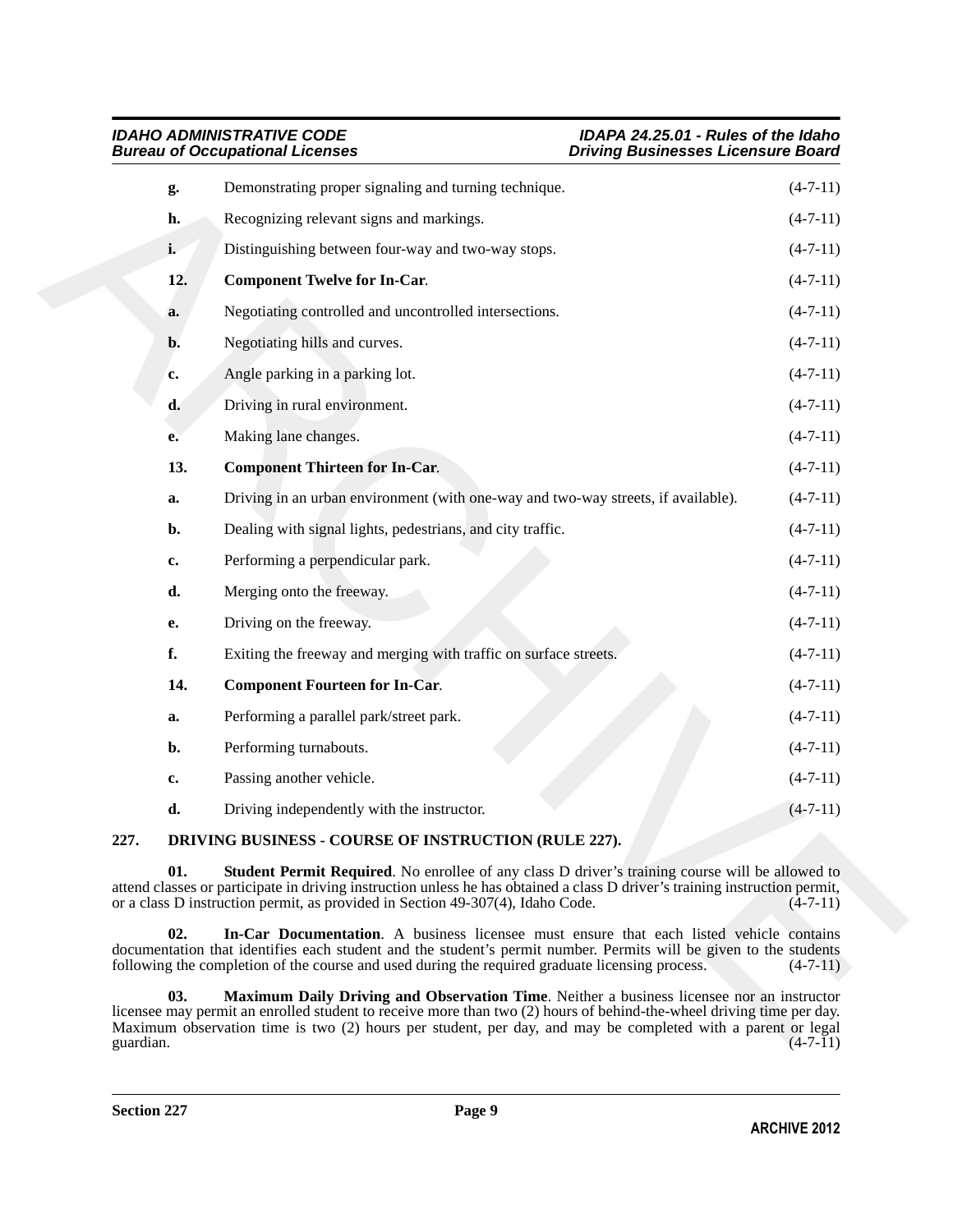<span id="page-9-5"></span>**04. Maximum Number of Students In Vehicle**. Neither a business licensee nor an instructor licensee nor an instructor licensee nor an instructor licensee  $(4-7-11)$ may permit more than three  $(3)$  students in a vehicle at one  $(1)$  time.

<span id="page-9-4"></span>**05.** Grading Criteria. A business licensee may not permit a student to graduate from the business's driver education program unless the student has achieved an eighty percent (80%) or higher in each of the three (3) course areas described in Subsection 225.07. The business licensee must utilize written grading criteria for each of the minimum components in Rule 226. Criteria may include student attitude and such other criteria as the driving business may deem appropriate. The business licensee must maintain records of the student's grades. (4-7-11)

<span id="page-9-3"></span>**Driving Log.** Each driving instructor must complete a log for each student's behind-the-wheel driving and each driving business licensee must ensure that its driving instructors complete the log. The log must include, for each student, at least the student's name, birthdate, phone number, driving permit number, class date, instructor's name, lesson objective, total instruction time, total observation time, final grade, and date the student  $p$ assed.  $(4-7-11)$ 

<span id="page-9-7"></span><span id="page-9-6"></span>**07. Parental Involvement**. Each business licensee should encourage parental involvement in the n of the student. (4-7-11) education of the student.

**The Mathema Womber of Statistics** Facture in the Nelson by the statistics we are inverse to the new of the Statistics (i.e., 711)<br> **The Mathema Mathema Mathema Mathema Mathema Mathema Mathema Mathema Mathema Mathema Math 08.** Record Retention. The business licensee must maintain all logs and other records required under Rule 227 for at least three (3) years from date on which the student completes, or is no longer enrolled in, the business's driver education course. The business licensee may not release these records without written consent from the student and the student's parent or legal guardian. The Board and its agents, however, may inspect these records at any time.  $(4-7-11)$ any time.  $(4-7-11)$ 

# <span id="page-9-8"></span><span id="page-9-0"></span>**228. DRIVING BUSINESS - INITIAL AUDIT (RULE 228).**

After July 1, 2009, all new driving business licensees issued licenses will automatically be audited for compliance with the Board's laws and rules following their first renewal. (4-7-11) with the Board's laws and rules following their first renewal.

# <span id="page-9-1"></span>**229. -- 249. (RESERVED)**

# <span id="page-9-9"></span><span id="page-9-2"></span>**250. DRIVING INSTRUCTOR LICENSE (RULE 250).**

**01. Application**. Each applicant for a driving instructor license must apply as required by Rule 150. Each applicant is required to provide his name, date of birth, and contact information, including mailing address and telephone number, on the Board-approved application form. (4-7-11) telephone number, on the Board-approved application form.

<span id="page-9-13"></span><span id="page-9-11"></span><span id="page-9-10"></span>**02.** Age. An applicant for a driving instructor license must be at least twenty-one (21) years old. (4-7-11)

**03. Driving Record and Drivers License**. Each applicant must submit a copy of a valid driver's license in good standing and a copy of a satisfactory driving record. An unsatisfactory record includes, but is not limited to, two (2) moving violations in the past twelve (12) months, or suspension or revocation of a driver's license in the last thirty-six (36) months, or a conviction involving alcohol or controlled substances within the last thirty-six (36) months. (4-7-11)  $(36)$  months.

<span id="page-9-12"></span>**04. Criminal History Background Check**. Each applicant must submit to a current, fingerprint-based criminal history check conducted by an organization approved by the Board. Each applicant must submit a full set of the applicant's fingerprints, and any relevant fees, directly to the organization that conducts the criminal history check, and ensure that the organization delivers the results directly to the Bureau. The Board will not process the application until the completed criminal history check has been received.

<span id="page-9-14"></span>**05. Medical Certificate**. A driving instructor licensee may not provide in-vehicle instruction to students if the instructor suffers from a medical condition that may impair the instructor's ability to safely instruct student drivers. Accordingly, each applicant for an instructor's license must obtain a medical examination conducted in accordance with the Federal Motor Carriers Safety Regulations (49 CFR 391.41-391.49). The examination must occur within the thirty (30) days preceding the application. The applicant must submit a medical affidavit or certificate, issued and signed by a licensed, qualified medical professional documenting that the examination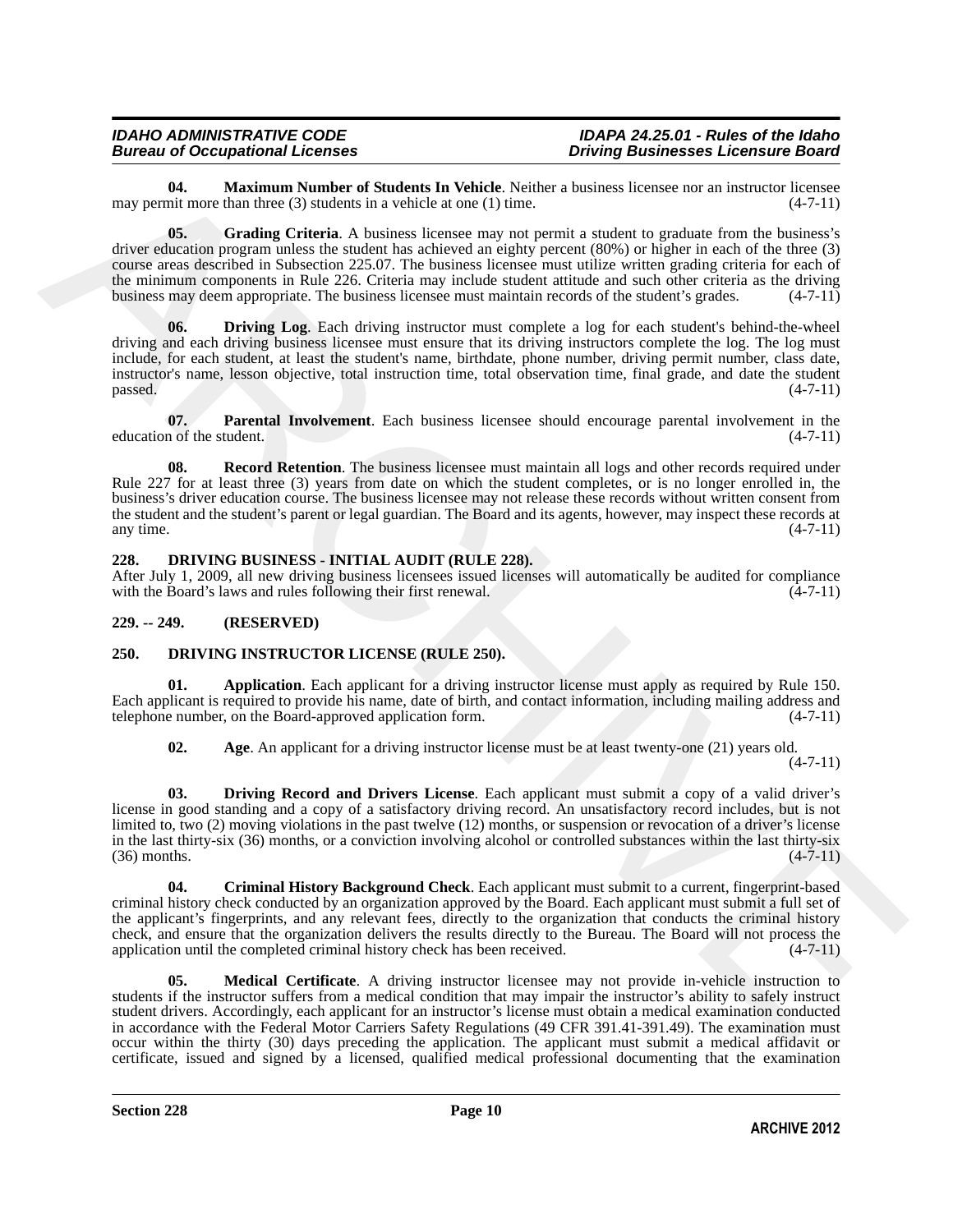# *IDAHO ADMINISTRATIVE CODE IDAPA 24.25.01 - Rules of the Idaho Driving Businesses Licensure Board*

occurred and that the applicant does not suffer from any physical or mental condition or disease that would impair the applicant's ability to safely instruct student drivers. If a medical condition exists, the applicant must re-certify as the medical professional requires and submit that information to the Board.  $(4-7-11)$ medical professional requires and submit that information to the Board.

<span id="page-10-2"></span>**06.** Education. Each applicant must submit written evidence, satisfactory to the Board, of having graduated from a high school or a regionally or nationally accredited college or university, or of having obtained a GED. (4-7-11)

<span id="page-10-3"></span>**07. Instructor Apprenticeship Training Program**. Applicants for licensure must demonstrate to the Board's satisfaction that they have successfully completed all required classroom instruction and behind-the-wheel training hours from a Board-approved instructor apprenticeship training program. The applicant must have undertaken and completed the apprenticeship training program within the five  $(5)$  year period immediately preceding the application. the application.

a. Proof of successful completion must include written certificate from a Board-approved apprenticeship training program certifying that the applicant has satisfactorily completed the program. An applicant need not have completed all required classroom instruction and behind-the-wheel training hours through a single program so long as the last program attended by the applicant ensures itself, and its business licensee certifies to the Board that the applicant has satisfactorily completed all required hours through Board-approved apprenticeship training programs.

occurrent and the theoretical relation for uniform the priorite of the format and the basis when we also the control investigation of the control interaction of the control interaction of the control interaction of the co **b.** A person may not enroll in an apprenticeship training program unless the person has applied for, paid for, and obtained an apprenticeship permit from the Board. The applicant must apply on Board-approved forms, which must identify the applicant and the business licensee in whose approved apprenticeship training program the applicant will be enrolled. An apprenticeship permit automatically expires one (1) year after issuance. The Board also may suspend or revoke an apprenticeship permit, and refuse to issue another permit, if the permittee engages in any act or omission that would subject the permittee to discipline if the permittee had an instructor's license. No one may<br>be a permittee for more than three (3) years. (4-7-11) be a permittee for more than three  $(3)$  years.

# <span id="page-10-0"></span>**251. -- 274. (RESERVED)**

# <span id="page-10-4"></span><span id="page-10-1"></span>**275. INSTRUCTOR APPRENTICESHIP TRAINING PROGRAM (RULE 275).**

<span id="page-10-5"></span>**01. Application for Approval**. A business licensee may operate a Board-approved instructor apprenticeship training program. The business licensee must apply for program approval on forms provided by the Board, and submit with the application such documentation as the Board may require to enable the Board to assess whether the proposed program meets the Board's approval criteria, as specified in Subsections 275.03 through 275.08 of these rules. (4-7-11) of these rules.  $(4-7-11)$ 

<span id="page-10-8"></span>**02. Suspension or Revocation of Approval and Discipline**. If an approved program fails to consistently adhere to the approval criteria in Subsections 275.03 through 275.08 of these rules, the Board may suspend or revoke the approval. Further, if a business licensee that operates an approved program fails to cooperate with the Board in any inspection or audit of the program, the licensee may be disciplined. (4-7-11)

<span id="page-10-6"></span>**03. Apprentices**. The business licensee must ensure that all persons who enroll in the licensee's program possess a valid instructor apprenticeship training permit from the Board, are at least twenty-one (21) years old, hold a valid driver license and a satisfactory drivers record, have passed a criminal history background check, and have obtained a medical certificate consistent with the requirements of Subsections 250.02 through 250.05.

 $(4 - 7 - 11)$ 

<span id="page-10-7"></span>**04. Instruction and Training Hours**. The Board must be satisfied that the program has designed its proposed instruction and training to produce safe and effective driving instructors. The business licensee must ensure that the program includes at least the following instruction and training components: (4-7-11) that the program includes at least the following instruction and training components:

**a.** Each apprentice must receive at least sixty (60) hours of classroom instruction covering the curriculum components for student classroom instruction specified in Subsections 226.01 through 226.10 of these rules. These hours must include both a didactic component, in which a program instructor provides in-class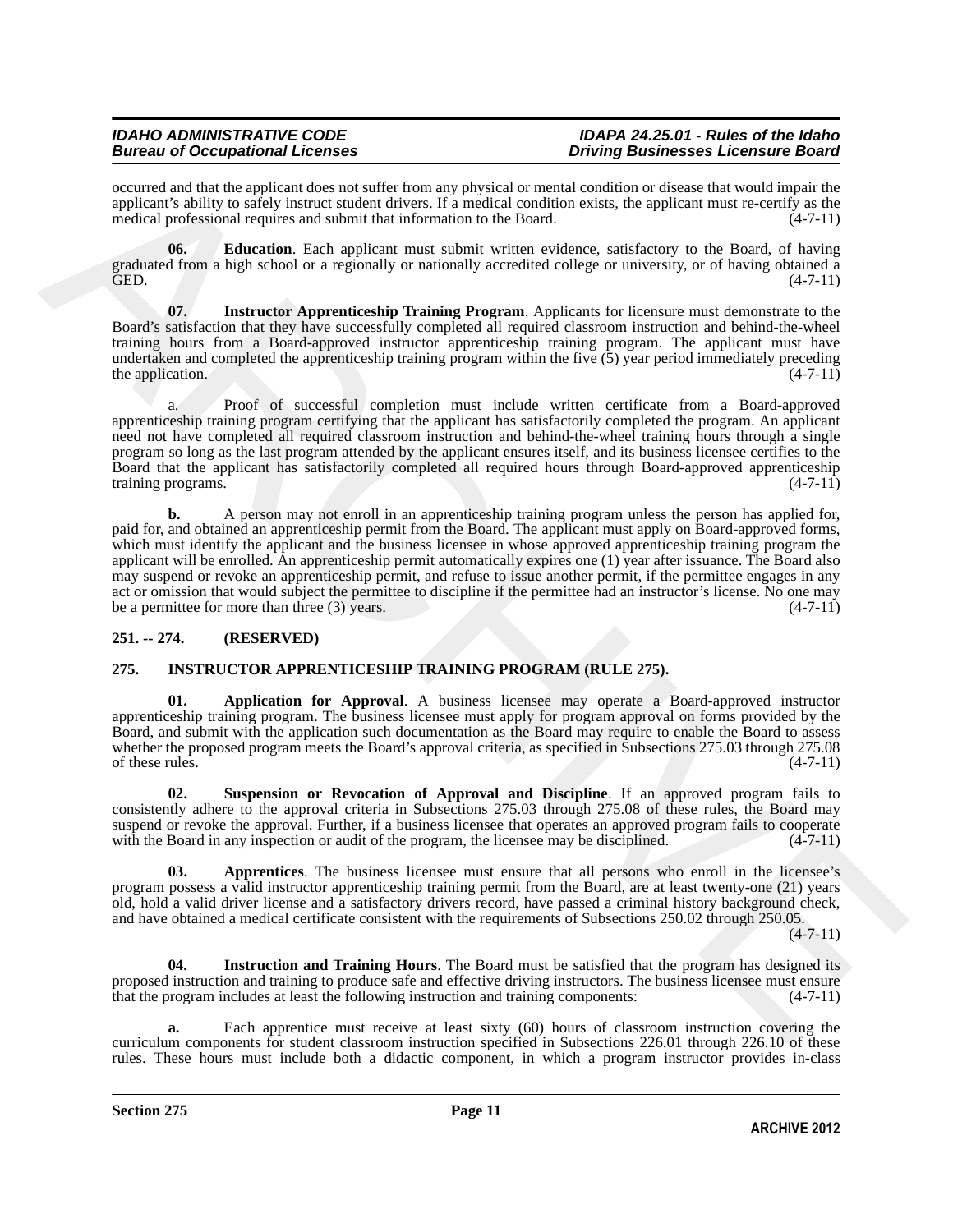instruction to the apprentice, and a practical component in which the apprentice provides in-class instruction to students. A program instructor must by physically present in the classroom to supervise at least thirty (30) hours of the apprentice's in-class instruction to students. (4-7-11) the apprentice's in-class instruction to students.

**b.** Each apprentice must receive at least one hundred eight (108) hours of behind-the-wheel-training covering the curriculum components for student in-car instruction specified in Subsections 226.11 through 226.14 of these rules. When an apprentice begins to provide behind-the-wheel driving instruction to students, a program instructor must supervise the apprentice by riding in the vehicle with the apprentice and students for the first six (6) hours. A program instructor also must ride in the vehicle with the apprentice and students to evaluate the apprentice during the final two  $(2)$  hours of the apprentice's behind-the-wheel training.  $(4-7-11)$ 

<span id="page-11-8"></span><span id="page-11-7"></span>**05. Instructors**. The business licensee must ensure that only licensed driving instructors with five (5) or more years of continuous driver education experience are allowed to teach in the program. A list of the instructors must accompany the application for approval. (4-7-11) must accompany the application for approval.

Structure is the approach and a proposition, and a consistent probable and probable in the singer<br>structure in the approximation of the activity process in the discovered probable and<br>structure of the singer structure of **06. Recordkeeping**. The business licensee must ensure that the program maintains progress records for each apprentice. A program instructor and the apprentice must sign and date the records each month, and copies of the records must be provided to the apprentice. The records must, at a minimum, identify each lesson completed, the number of hours of instruction involved in the lesson, the date the apprentice completed the lesson, the instructor who taught the lesson, and whether the apprentice passed. When an apprentice's course of instruction has been completed or terminated, the program business licensee must maintain the records of the apprentice's progress, and the total hours recorded and maintained by the program for a period of five (5) years from completion or termination date.<br>These records are subject to inspection by the Board at any time. (4-7-11) These records are subject to inspection by the Board at any time.

<span id="page-11-5"></span>**07. Certificate of Proficiency**. The program must provide each apprentice with a certificate of proficiency evidencing all hours satisfactorily completed by the apprentice while in the program, and that the apprentice is proficient in all areas covered by the certificate.  $(4-7-11)$ apprentice is proficient in all areas covered by the certificate.

<span id="page-11-6"></span>**Discontinuance of Program**. If the business licensee ceases to operate the program, the business licensee must provide the program's current and prior apprentices with any progress or other records that the program<br>is required to maintain under this Section. is required to maintain under this Section.

# <span id="page-11-0"></span>**276. -- 449. (RESERVED)**

# <span id="page-11-2"></span><span id="page-11-1"></span>**450. DISCIPLINE (RULE 450).**

<span id="page-11-4"></span>**01.** Grounds for Discipline. In addition to the grounds for discipline listed in Section 54-5408, Idaho ounds for discipline also include:  $(4-7-11)$ Code, grounds for discipline also include:

**a.** Failure to cooperate with an inspection or audit conducted by the Board or its agents including, without limitation, any continuing education audit, as specified in Section 54-5403(6), Idaho Code. Failure to cooperate includes, without limitation, failure to provide documentation requested by the Board or its agents during an inspection or audit of the licensee's compliance with Board laws or rules. (4-7-11)

**b.** Violating any of the following standards of conduct that have been adopted by the Board:  $(4-7-11)$ 

i. A licensee must not use fraud or deception in procuring or renewing, or in attempting to procure or renew, a license, permit, or other authorization issued by the Board. (4-7-11)

ii. A licensee must not aid, abet, or assist any person or entity in conduct for which a license or permit is required under Idaho Driving Businesses Act, unless the person or entity has the required license or permit.

 $(4 - 7 - 11)$ 

iii. A licensee must comply with final orders of the Board issued in contested cases to which the is a party. (4-7-11) licensee is a party.

<span id="page-11-3"></span>**02. Disciplinary Sanctions**. If the Board determines that grounds for discipline exist, it may impose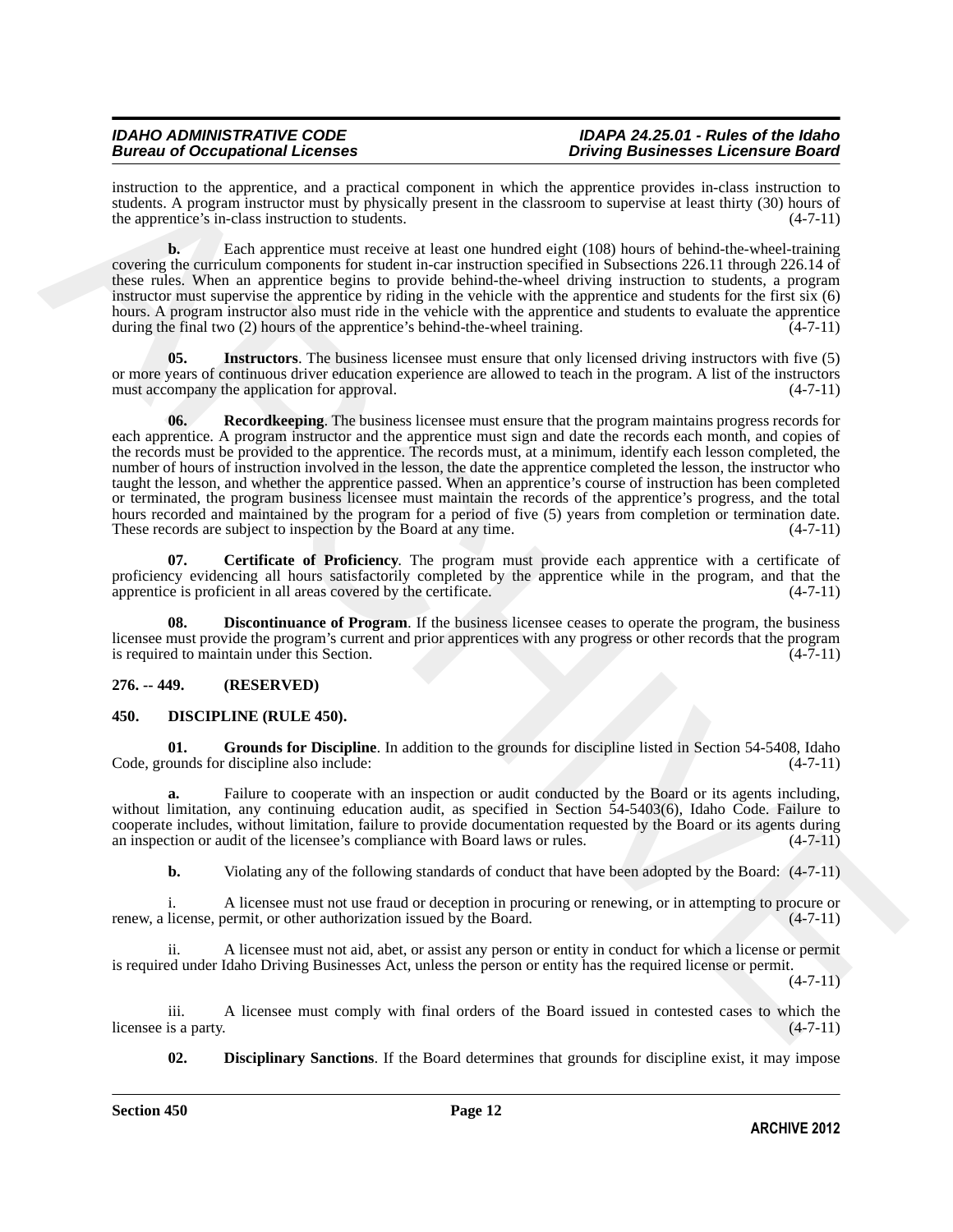<span id="page-12-0"></span>

|               | disciplinary sanctions against the licensee including, without limitation, any or all of the following:                                                                                                                                                                        | $(4-7-11)$ |
|---------------|--------------------------------------------------------------------------------------------------------------------------------------------------------------------------------------------------------------------------------------------------------------------------------|------------|
| a.            | Revoke or suspend the licensee's license(s);                                                                                                                                                                                                                                   | $(4-7-11)$ |
| b.            | Restrict or limit the licensee's practice;                                                                                                                                                                                                                                     | $(4-7-11)$ |
| c.            | Require the licensee to pay an administrative fine not to exceed one thousand dollars (\$1000) for<br>each violation identified in the Board's order.                                                                                                                          | $(4-7-11)$ |
|               | <b>d.</b> Require the licensee to pay all or part of the costs and fees incurred by the Board in the investigation and prosecution of the licensee, including without limitation, all costs and fees incurred by the Board in<br>proceedings upon which the order was entered. | $(4-7-11)$ |
| $451. - 999.$ | (RESERVED)                                                                                                                                                                                                                                                                     |            |
|               |                                                                                                                                                                                                                                                                                |            |
|               | <b>APPENDIX "A"</b>                                                                                                                                                                                                                                                            |            |

# **APPENDIX "A"**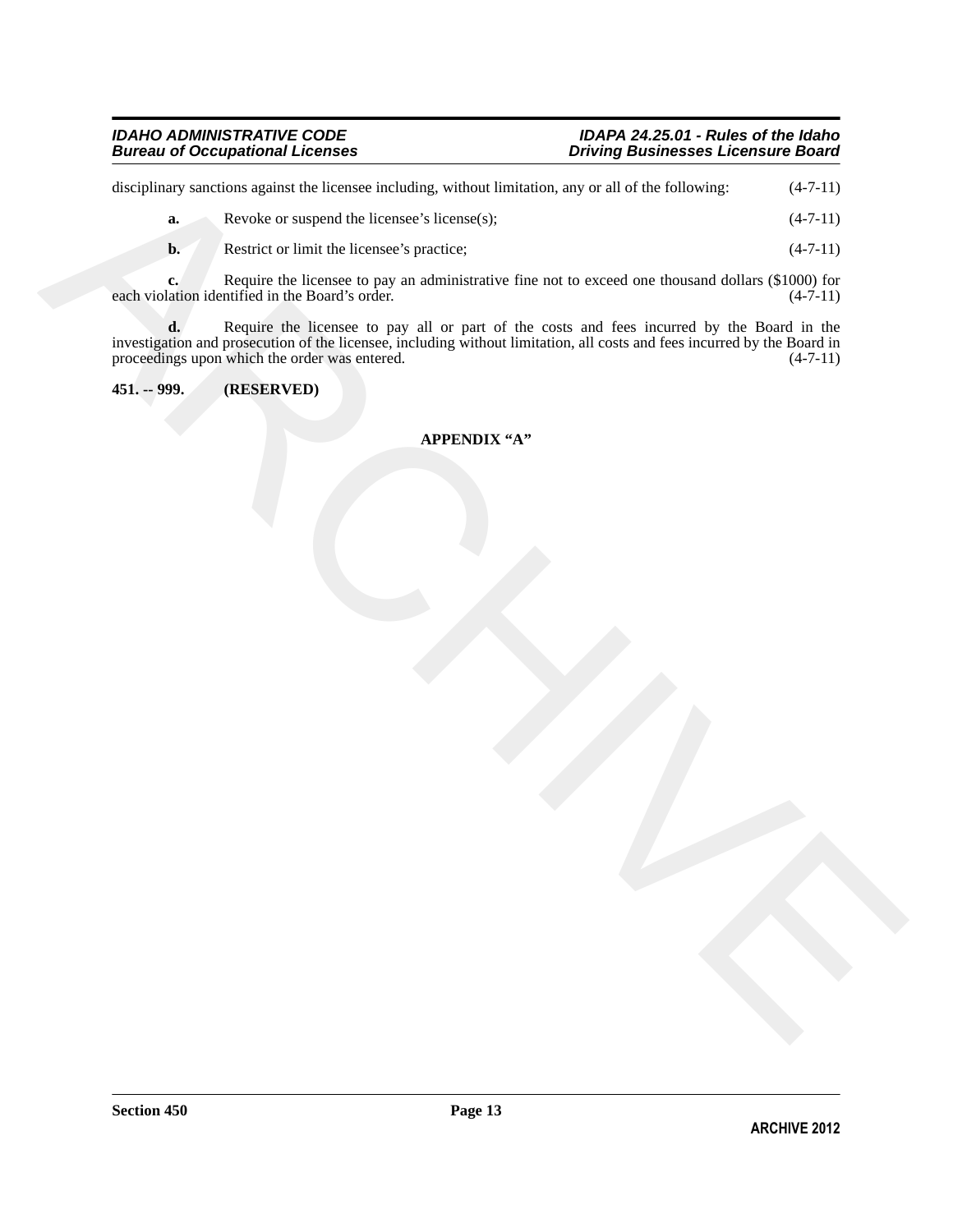|                |        |                        |                                                |     |        |                        | <b>INSPECTION REPORT</b>                                    |    |                 |                  |                                                    |
|----------------|--------|------------------------|------------------------------------------------|-----|--------|------------------------|-------------------------------------------------------------|----|-----------------|------------------|----------------------------------------------------|
|                |        |                        |                                                |     |        |                        | <b>DATE</b>                                                 |    |                 |                  |                                                    |
|                |        |                        | BUSINESS OWNER/OPERATOR AND BUSINESS NAME      |     |        |                        | INSPECTORS NAME (PRINT OR TYPE)                             |    |                 |                  |                                                    |
|                |        |                        |                                                |     |        |                        |                                                             |    |                 |                  |                                                    |
| <b>ADDRESS</b> |        |                        |                                                |     |        |                        |                                                             |    |                 |                  |                                                    |
|                |        | CITY, STATE, ZIP CODE  |                                                |     |        |                        | VEHICLE IDENTIFICATION (LIC. PLATE NO. & VIN)               |    |                 |                  |                                                    |
|                |        |                        |                                                |     |        |                        |                                                             |    |                 |                  |                                                    |
|                |        |                        | VEHICLE TYPE (YEAR, MAKE and MODEL)            |     |        |                        | <b>ODOMETER READING</b>                                     |    |                 |                  |                                                    |
|                |        |                        |                                                |     |        |                        |                                                             |    |                 |                  |                                                    |
|                |        |                        |                                                |     |        |                        | VEHICLE COMPONENTS INSPECTED                                |    |                 |                  |                                                    |
| OК             | Repair | Needs Repaired<br>Date | <b>Item</b>                                    | OK. | Repair | Needs Repaired<br>Date | Item                                                        | OK | Needs<br>Repair | Repaired<br>Date | <b>Comments</b>                                    |
|                |        |                        |                                                |     |        |                        |                                                             |    |                 |                  |                                                    |
|                |        |                        | <b>1. BRAKE SYSTEM</b><br>a. service brakes    |     |        |                        | 7. LIGHTING DEVICES<br>a. headlights high and low beam      |    |                 |                  | List any other condition<br>which may prevent safe |
|                |        |                        | b. parking brake system                        |     |        |                        | b. brake lights                                             |    |                 |                  | operation of this vehicle                          |
|                |        |                        | c. brake drums/rotors/pads                     |     |        |                        | c. taillights                                               |    |                 |                  | and whether or not the                             |
|                |        |                        | d. brake hoses                                 |     |        |                        | d. turn signals                                             |    |                 |                  | repair has been made.                              |
|                |        |                        | e. brake tubing                                |     |        |                        | e. parking lights                                           |    |                 |                  |                                                    |
|                |        |                        | f. low pressure warming<br>device              |     |        |                        | f. other<br>8. SUSPENSION                                   |    |                 |                  |                                                    |
|                |        |                        | g. hy draulic brakes                           |     |        |                        | a. Any damaged or loose                                     |    |                 |                  |                                                    |
|                |        |                        | h. vacuum system                               |     |        |                        | $U$ -bolt $(s)$ , spring hangers                            |    |                 |                  |                                                    |
|                |        |                        | i. dual control brake with                     |     |        |                        | or other part(s) that may cause                             |    |                 |                  |                                                    |
|                |        |                        | stopping distance 20mph                        |     |        |                        | axle to shift                                               |    |                 |                  |                                                    |
|                |        |                        | 2. EXHAUS T S YS TEM<br>a. any exhaust system  |     |        |                        | b. spring assembly<br>c. torque, radius or tracking         |    |                 |                  |                                                    |
|                |        |                        | determined to be leaking                       |     |        |                        | components                                                  |    |                 |                  |                                                    |
|                |        |                        | b. emission control                            |     |        |                        | d. wheel alignment                                          |    |                 |                  |                                                    |
|                |        |                        | 3. FUEL SYSTEM                                 |     |        |                        | 9. ELECTRICAL SYSTEM                                        |    |                 |                  |                                                    |
|                |        |                        | a. visible leak<br>b. fuel tank cap missing    |     |        |                        | a. horn<br>b. switches                                      |    |                 |                  |                                                    |
|                |        |                        | <b>4. STEERING MECHANISM</b>                   |     |        |                        | c. wiring                                                   |    |                 |                  |                                                    |
|                |        |                        | a. steering wheel free play                    |     |        |                        | d. starting system                                          |    |                 |                  |                                                    |
|                |        |                        | b. steering column                             |     |        |                        | <b>10. VIS IBILITY</b>                                      |    |                 |                  |                                                    |
|                |        |                        | c. front axle beam and all                     |     |        |                        | a. dual side view mirrors                                   |    |                 |                  |                                                    |
|                |        |                        | steering components<br>other than steering     |     |        |                        | b. rearview mirror<br>c. inside instructor mirror           |    |                 |                  |                                                    |
|                |        |                        | column                                         |     |        |                        | d. windshield wipers                                        |    |                 |                  |                                                    |
|                |        |                        | d. steering gear box                           |     |        |                        | c. defroster                                                |    |                 |                  |                                                    |
|                |        |                        | e. pitman arm                                  |     |        |                        | 11. INTERIOR                                                |    |                 |                  |                                                    |
|                |        |                        | f. power steering<br>g. ball and socket joints |     |        |                        | a. seatbelts for all occupants<br>b. airbag readiness light |    |                 |                  |                                                    |
|                |        |                        | h. tie rods and drag links                     |     |        |                        |                                                             |    |                 |                  |                                                    |
|                |        |                        | i. nuts                                        |     |        |                        |                                                             |    |                 |                  |                                                    |
|                |        |                        | j. steering system                             |     |        |                        |                                                             |    |                 |                  |                                                    |
|                |        |                        | 5. TIRES<br>tire condition and wear            |     |        |                        |                                                             |    |                 |                  |                                                    |
|                |        |                        | <b>6. WINDS HIELD GLAZE</b>                    |     |        |                        |                                                             |    |                 |                  |                                                    |
|                |        |                        | cracks, discoloration or                       |     |        |                        |                                                             |    |                 |                  |                                                    |
|                |        |                        | lack of clarity                                |     |        |                        |                                                             |    |                 |                  |                                                    |